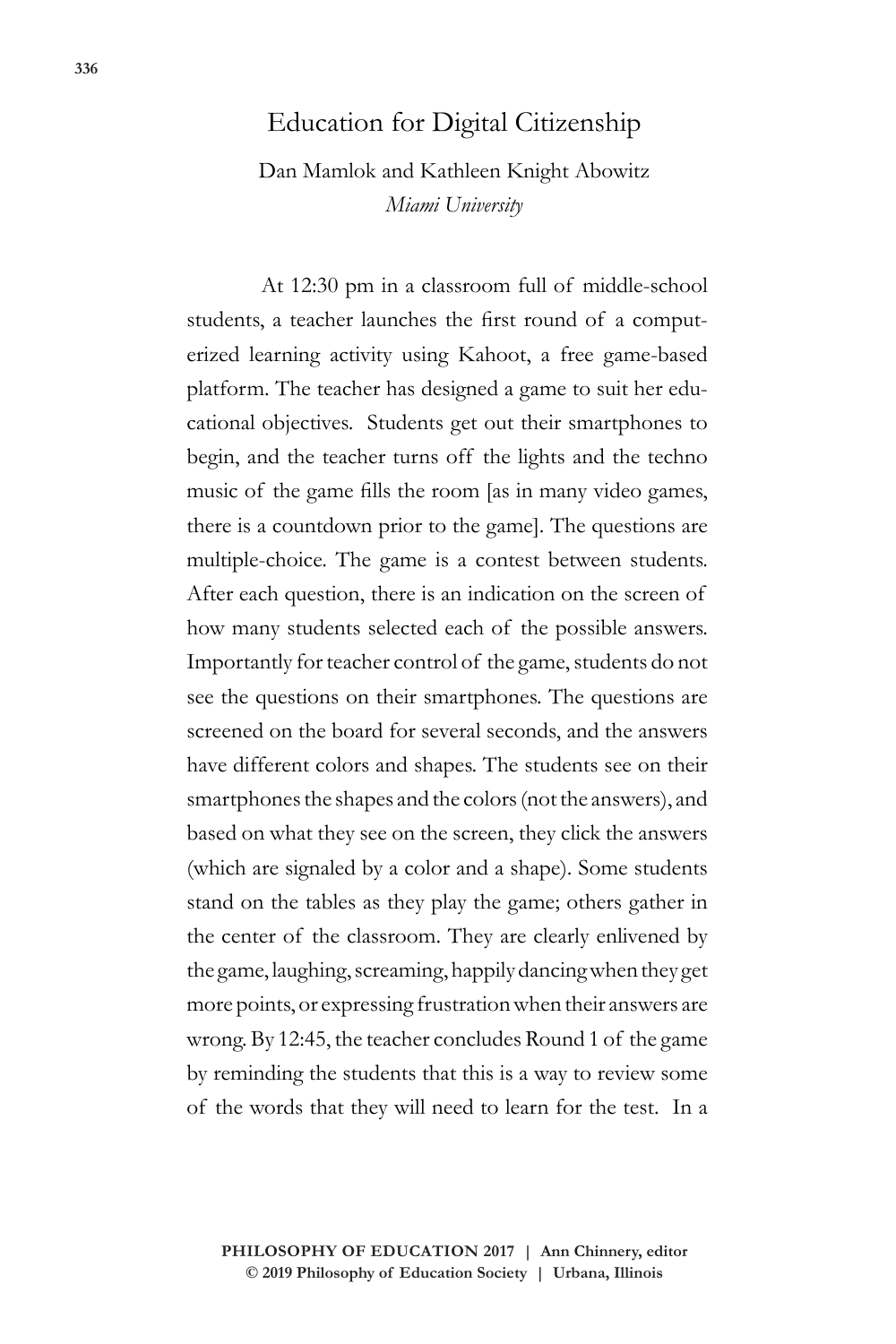few weeks, they will need to know 132 words for this unit.<sup>1</sup>

## INTRODUCTION

In 2010, the U.S Department of Education launched a policy plan entitled *National Education Technology Plan 2010* (NETP)*.* The plan covers several important areas including learning goals, teacher preparation, school infrastructure, promoting productivity through digital tools, and more. In respect to learning goals, the plan states: "All learners will have engaging and empowering learning experiences both in and out of school that prepare them to be active, creative, knowledgeable, and ethical participants in our globally networked society."2

The plan raises important issues regarding the potential of digital technology to promote social values, such as creativity and ethical participation. Yet in attaining these goals as they relate to or promote values of citizenship, it is vital to balance the technical and the social elements of digital technology curriculum integration. In this regard, Andrew Feenberg argues:

> A good society should enlarge the personal freedom of its members while enabling them to participate effectively in a widening range of public activities. At the highest level, public life involves choices about what it means to be human. Today these choices are increasingly mediated by technical decisions.<sup>3</sup>

In light of Feenberg's critique, this article explores the epistemological assumptions for teaching and learning in the age of digital technology. More specifically, we ask, in state-supported schools where social media technologies are used as tools for teaching and learning, what epistemological assumptions are shared and communicated that are implicitly constructing meanings of digital citizenship?

Following critical theoreticians, the first part of this article examines the concept of digital technology in light of its increasing incorporation into teaching and learning practices in state-supported schools. We then discuss the potential of digital technology to enhance civic and social aims. Throughout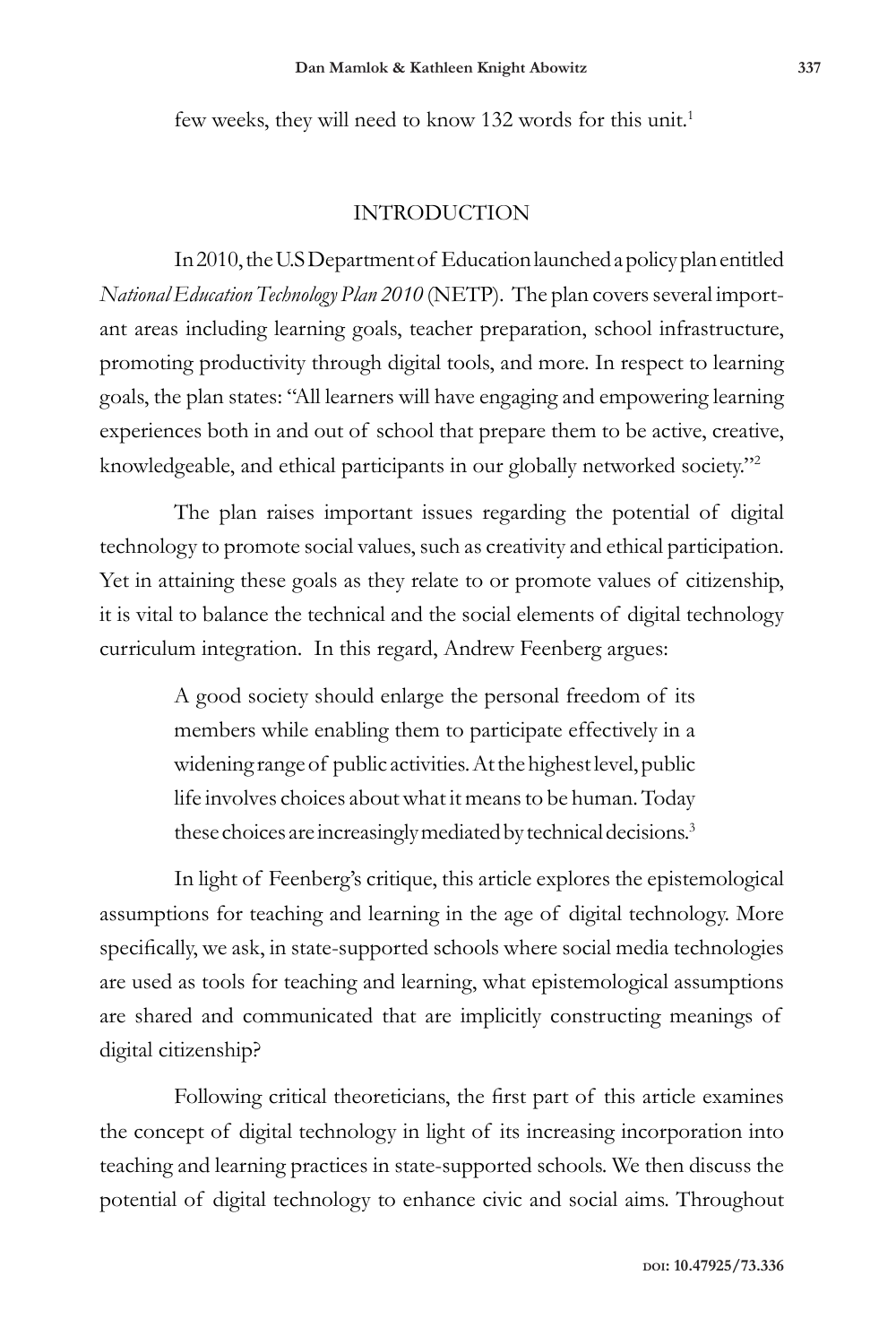we examine selective examples from a qualitative study of digital technology pedagogies conducted in US and Israeli classrooms to provide exemplars of current digital teaching practices, such as the Kahoot game example described above, which is taken from an Israeli middle school classroom. We argue that constructing meanings of digital citizenship requires reconsideration of the epistemological assumptions that ground current educational practices and policies; namely, the notions of neutrality, the technical, and objective rationality, which so strongly shape digital technology use in classrooms. Conceptual revision is a step towards galvanizing discursive and teaching practices that will help students, as digital citizens, to participate actively and effectively in a democratic society.

#### PRELIMINARY ASSUMPTIONS

The concept of digital citizenship involves complex meanings, and different interpretations. The NETP defines digital citizenship as:

> The ability to evaluate and use technologies appropriately, behave in socially acceptable ways within online communities, and develop a healthy understanding of issues surrounding online privacy and safety … Students should take responsibility for their own lifelong learning and should practice safe, legal, and ethical use of information and digital tools.<sup>4</sup>

Whereas this understanding of digital citizenship provides general positive guidelines, it misses the complexities that are evolved from this concept. To highlight the idea of digital technology, it is important to explore the nature of digital technology, meanings of citizenship, and the complex relationships between the two. Before turning to these concepts, we first examine some fundamental assumptions about technology.<sup>5</sup>

The first assumption that structures much school-based usage of new digital technologies relates to the deterministic belief that technology is neutral. In today's classrooms, computers are typically understood by designers and teachers to be neutral tools that are used for learning the content that will be assessed, to enliven instruction with competitive games or puzzles, or to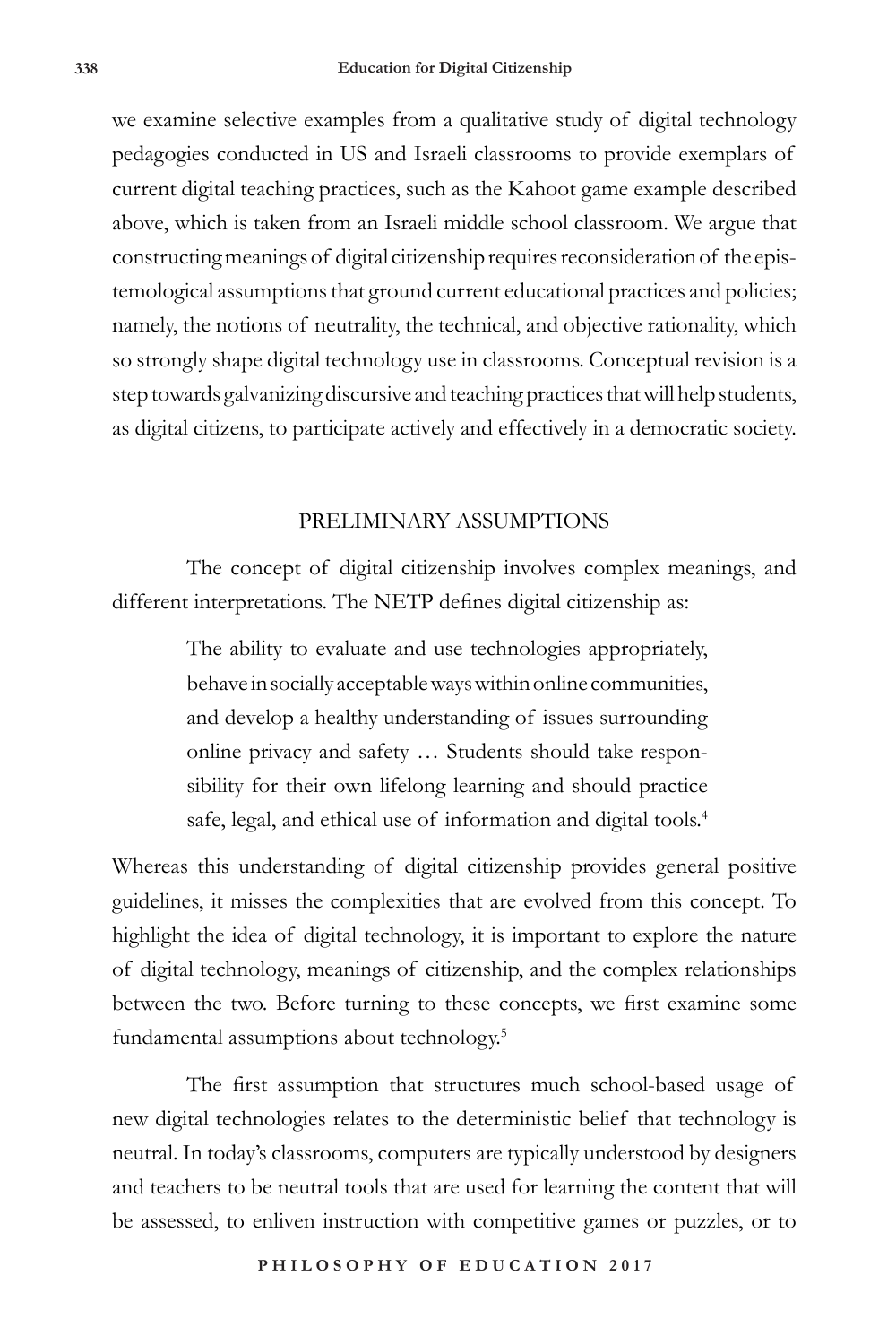foster cooperative activity. This article's opening scene, a Kahoot game in a public middle school classroom, is a prime example. Educators treat personal computers as a means to be put to the ends chosen by curriculum designers. In U.S. and Israeli classrooms, those ends are often based on the demands of the standardized curriculum assessed by high-stakes tests. As the scene makes vivid, the memorization of 132 new vocabulary terms organizes the purposes to which the teacher directs the learning tool.

Conceptualizing computers as mere machines for our own ends ignores how computers are designed and marketed to youth, how educational software is developed by for-profit companies, and how it is taken up by teacher- and student-users. Neutrality of technology, for educators, implies that technology enhances efficiency. Yet technology use is never merely contingent on the technology itself, by itself, but on the cultural and social norms shaping the creation, marketing, purchase, and adaptation of the technology.<sup>6</sup> As Morimichi Kato writes:

> The challenge of information technology in our age is not simply a challenge of yet another new tool which requires some caution for the users; it is rather a challenge in so far as it puts into question such basic concepts as the world, the nature, the self, the other, and the real.<sup>7</sup>

If one follows the assumption of neutrality, one can infer that social media are neutral, but negative phenomena such as the now diverse forms of cyber bullying are initiated by one's values in interaction with an environment whose communicative mediums are overwhelmingly comprised of digital technologies. Feenberg rightly states that "more and more aspects of social life are conditioned by commonalities among people who share a similar relation to the vast technical systems that shape life."8 The problem arises when there is a conflict between technological goals and social values. Social media and technological tools are designed by experts, who make rational managerial judgments about efficient ways of developing technologies. The technical considerations take precedence over the interests of the different groups or society members that are going to use that technology. In the case of Kahoot, there is an a priori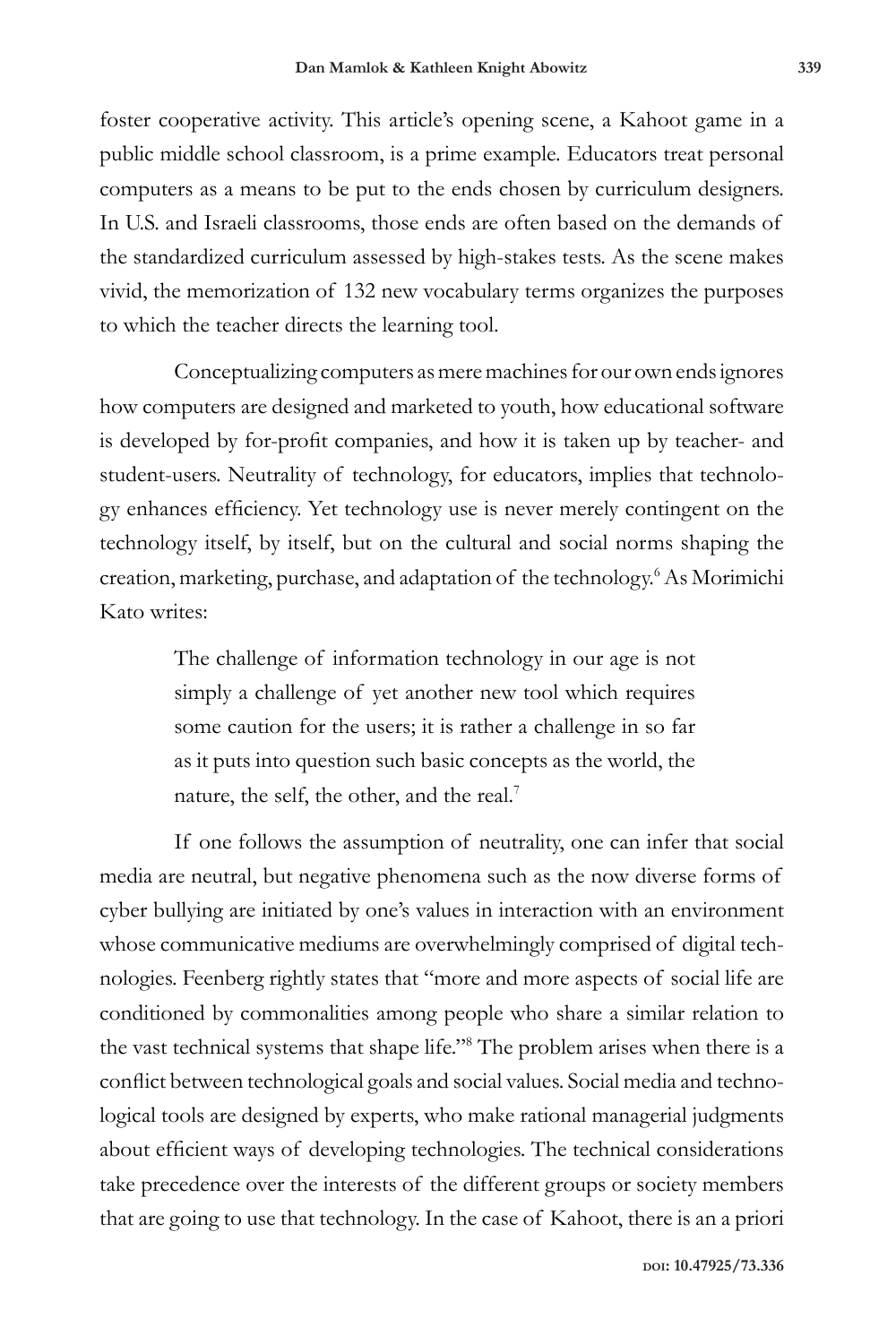thinking about knowledge as a discreet set of facts — 132 vocabulary terms, to be precise — whose memorization forms the purpose of the interaction with any activity designed using the program. Kahoot is both designed for and used by educators who have learned to teach in an era of high-stakes testing in the context of increasing public sector austerity. In this sense, Kenneth Saltman points out:

> As profit has become tougher to extract in the private sector, corporations and investors look to seize portions of the public sector, through lucrative contracts in for profit school management and a vast array of educational products and services … The standardized testing push of the 2000s was interwoven with the financial interests of test makers and textbook publishers, curriculum producers, and contracting companies, including technology firms. The standardization of knowledge through standardized testing and standardization of curriculum lends itself to the financial pursuits of market fundamentalists who want to treat knowledge as an industrial commodity and use private sector methods for "delivery," measurement, and control.<sup>9</sup>

Digital technologies, far from being mere tools for learning, promote certain forms of reasoning over others, including the idea that content subjects are isolated from everyday life, and practices of student data collection, as well as other individualistic values.10 The bias of technology in favor of rational judgment relates to the ideological context in which technology has been designed. Unlike the promise of personal computers as liberating students for inquiry, exploration, and creative projects, digital technology use in classrooms is frequently governed by the interests of curriculum designers and marketized providers of digital learning products. As Saltman suggests, centralization of curriculum control has paralleled a "newfound embrace of a culture of control in classrooms."11 Such concentration of control, specifically in democratic countries, is problematic since it based on managerial and technical frameworks.12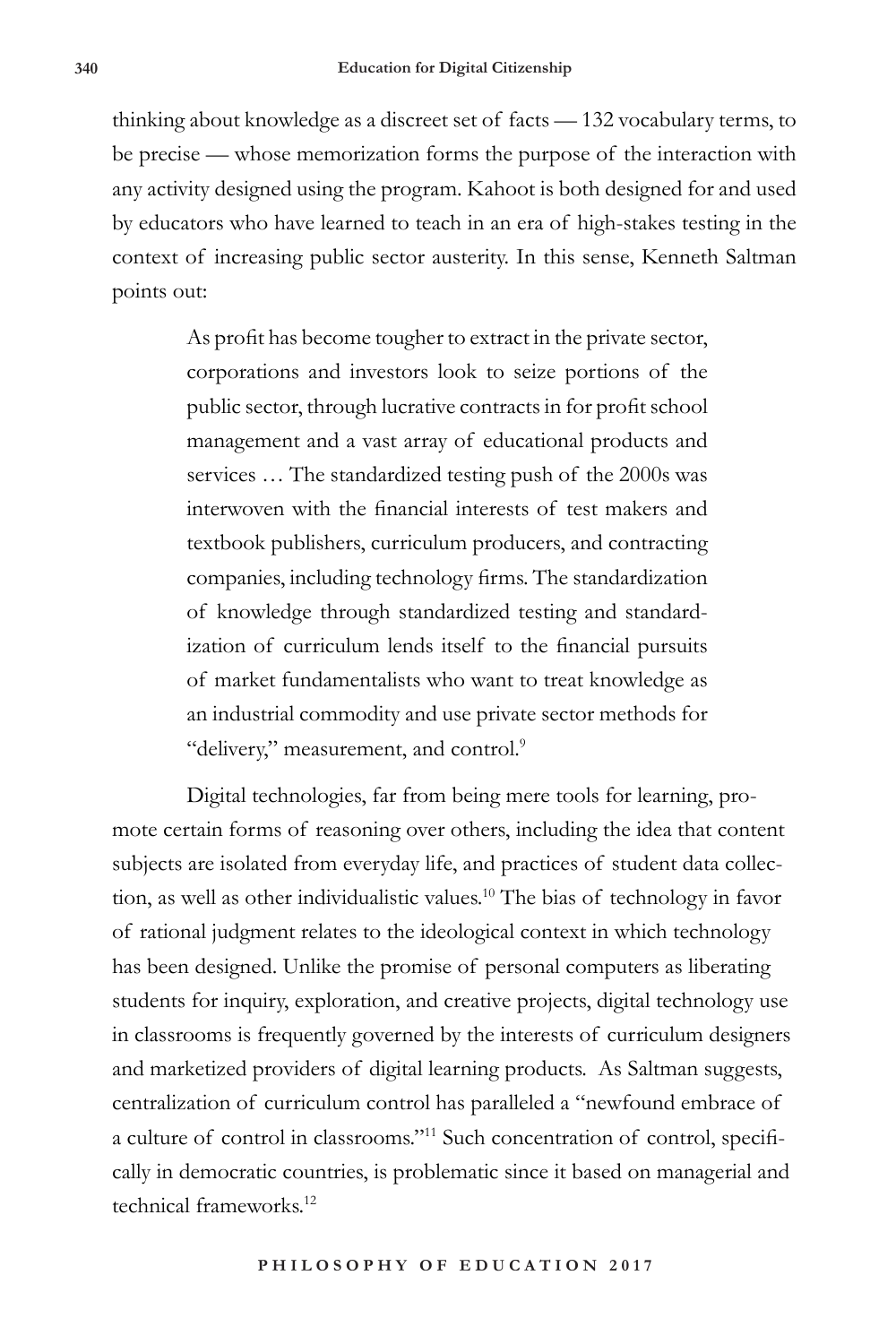This is not to suggest that technology design is driven by malicious intentions, or by people indifferent to social goods. Rather, the conditions of the educational marketplace in which technology has been designed, and the presumption of neutrality of computational tools, lead to an over-reliance on instrumental reasoning. In this regard, it is noteworthy to recall Herbert Marcuse's argument about the transition from the rational individual to the objective rational. Whereas rational individuality is based on the idea that becoming an autonomous individual requires the use of reason, objective rationality refers to a priori judgments made by objective standards; or, potentially, where one's identity is being assimilated with the machine.<sup>13</sup> Under objective rationality, actions are focused more on instrumental and technical aspects, and less on the reason behind these actions.

Both Marcuse and Habermas challenge the presupposition that the meaning of human existence refers narrowly to the idea of the human as rational actor.14 Marcuse's theory has been scrutinized and elaborated by Habermas, who suggests that a better understanding of social development, in particular in the context of science and technology, requires an examination of human communication. In short, Habermas distinguishes between the technical and the practical realm. The technical realm (or, the system) refers to the skills and knowledge that enable us to use tools, and to control the objects around us.15 For instance, learning to operate a computer, writing an email, or completing an assignment belong to the technical realm. The practical realm (or, the lifeworld) refers to humans' ability to communicate within their community and their cultural context.16 Namely, the lifeworld involves everyday actions, in which people communicate, understand, and act through a broad range of developed social norms and cultural understandings.17 Habermas argues that the technical realm has colonized the practical realm.<sup>18</sup> This statement seems to ring true for the digitized technology used in the American and Israeli classrooms observed for this study. In these classrooms, students — who in their non-school lives are immersed in colorful, creative, highly social, and sometimes dangerous lifeworlds via their use of powerful computers and hand-held devices — in school jump through technical hoops designed by educational web companies, and modu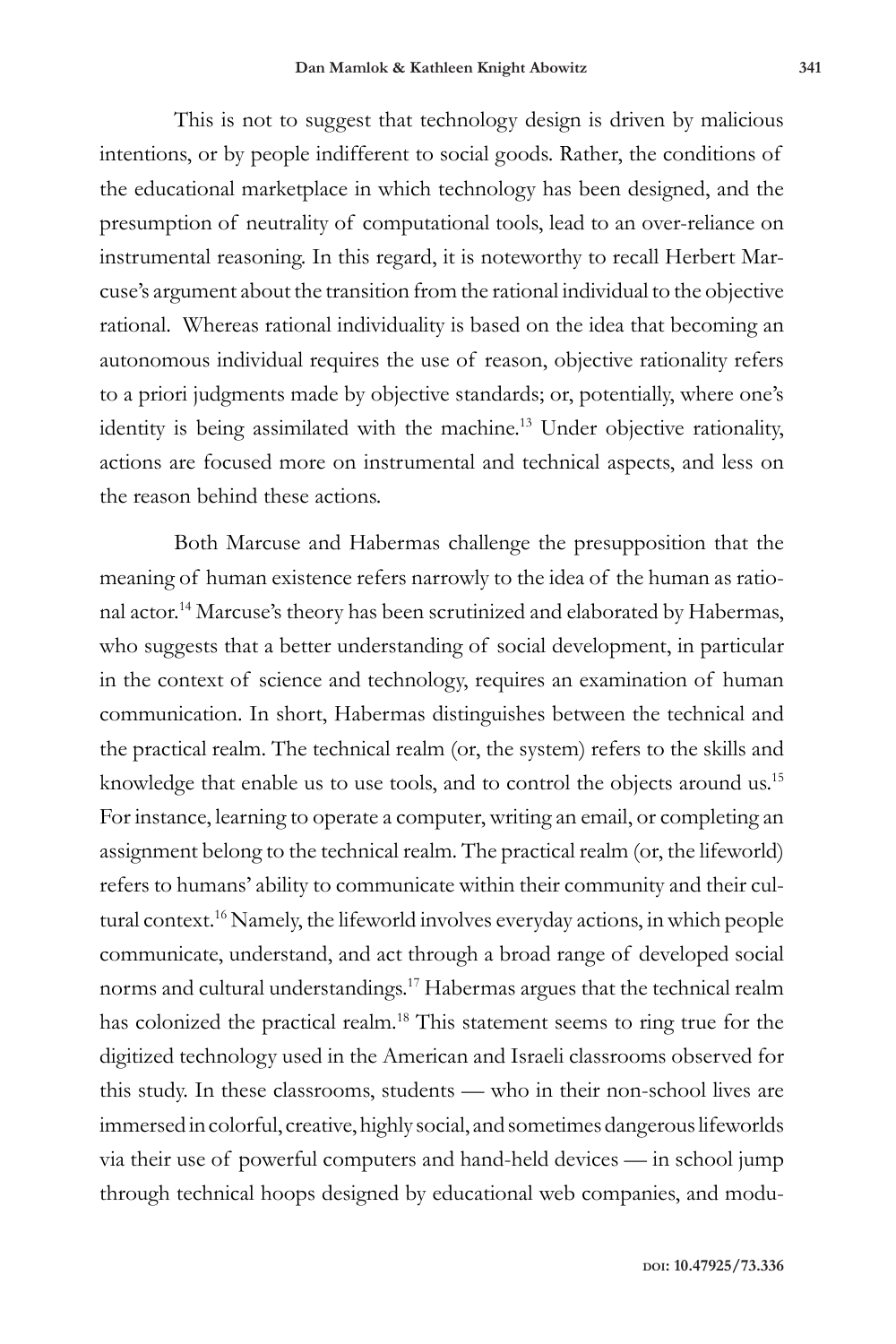lated by overwhelmed educators, to serve standardized forms of knowledge.

Digitized technology's potential to enhance an active, agentic digital citizenship is severely limited at present. If technology shrinks public and educational debates to technical issues, then the ontological questions of what it means to be a human being becomes a second-order question, as does the question of what it means to be an effective citizen in a democratic society. In the context of our discussion about digital technology, relying on the technical realm limits students' abilities to fully participate in political and social life.

## COMMON UNDERSTANDINGS OF DIGITAL CITIZENSHIP

We use these premises as a starting point to analyze the notion of digital citizenship. To clarify this term, recall the definition of digital citizenship from the U.S. Department of Education's *National Education Technology* Plan (NETP): "The ability to evaluate and use technologies appropriately, behave in socially acceptable ways within online communities, and develop a healthy understanding of issues surrounding online privacy and safety."<sup>19</sup> While this definition is clear and concise, it begs the question: What counts as *appropriate* evaluation and use of technology?

The common understanding of appropriateness concerns behaving correctly, or according to rules of etiquette; for example, Mike Ribble argues that to develop a sense of digital citizenship, one of the most important elements for schools is to develop a digital etiquette.<sup>20</sup> The NETP echoes this view. Technology etiquette may educate or may indoctrinate students, but in itself it misses the importance of helping students to develop an individualized self through reflection upon actions, and to consider their role as actors within social and political life, on- and off-line.<sup>21</sup>

One way of evaluating digital content is to incorporate critical media literacy. David Buckingham suggests that developing critical media literacy involves a curriculum that can: (1) focus students' attention to the ways in which digital content is represented; (2) develop student understanding of the language used in the digital media, such as its rhetoric, conventions, and lingual structures;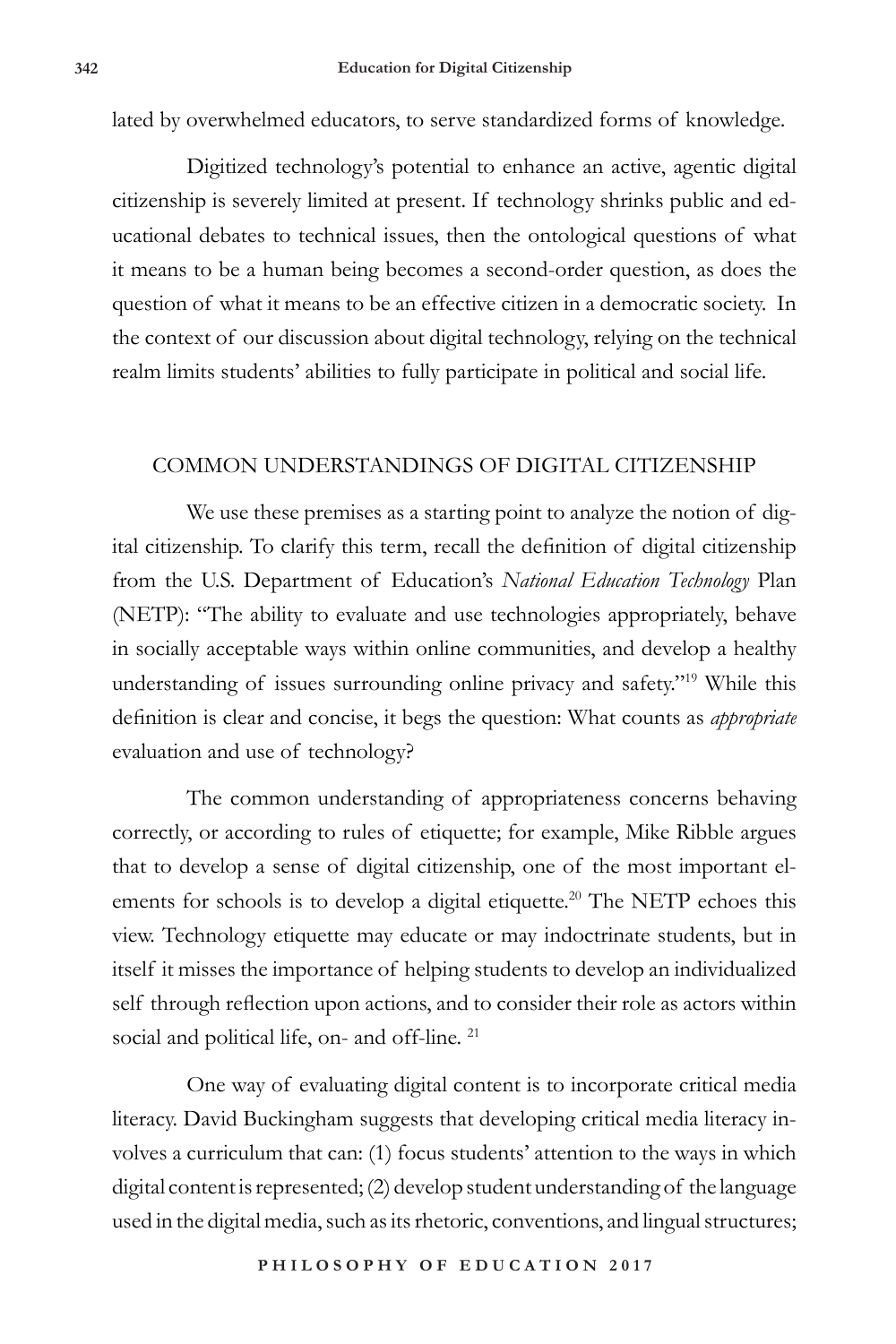(3) build student awareness of the forms of production of digital technology, such as commercials, and the influence of corporations on internet content; and (4) help students recognize the forms of targeting different audiences for websites and social media.22 Buckingham's framework is useful for our argument, as it suggests that attaining digital citizenship requires moving beyond technical frameworks, such as etiquette, into demystifying the ideological dimensions of digital technology. Rather than thinking about digital technologies merely as sources of information, it is crucial to consider the different aspects and contexts in which students use digital technology.

While the NETP definition considers primarily individuals' technical capacities and etiquette, it overlooks the revitalization of critical and intelligent public debates as inherent tenets of digital citizenship in a pluralistic democratic society. Galvanizing the practical realm, namely, the communicative abilities among people, requires educators to revive the notion of critical public debate, as Buckingham rightly argues: "As a public sphere institution, the school should provide a forum for open public communication and critical debate that is equally accessible to all. It should stand between the citizens (in this case, the students) and the operations of both the market and the state."<sup>23</sup>

Educators could be using digital pedagogies to enable students to make connections between their work with digital technology and the political and social aspects of its use. In observing the use of digital technology in science, English, and social studies classes in both the U.S. and Israel during 2016, no such uses were evident. With well-conceived classroom lessons and assignments, however, students can become more attentive to how people employ language and symbols online to communicate through their arguments and rhetoric. Students can develop meaningful understandings of issues related to online privacy and safety in order to become critical users and producers of content who can reflect on the social tensions, conventions, and cultural narratives that lie beneath the surface.<sup>24</sup> Rather than conceptualizing digital citizenship as set of individualized skills and rules, educators ought to stimulate student participation in public activities, and to help them realize what counts as digital democracy, citizenship, and freedom.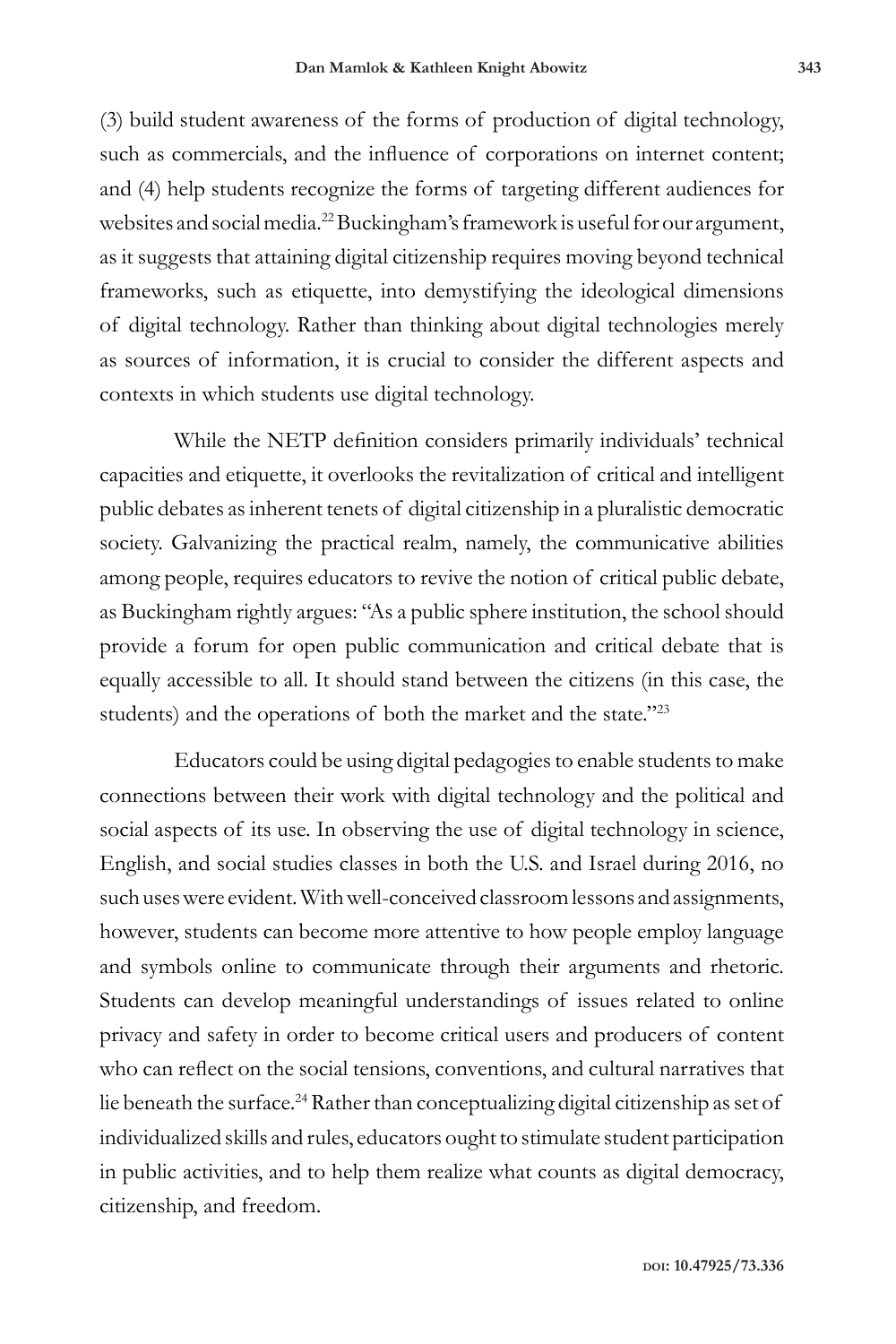The narrow view of digital citizenship enshrined in NETP, with its individualist notions of citizenship, mirrors most common-sense approaches to citizenship education. Many educators rely upon dominant, and fairly shallow, understandings of citizenship to shape both non-formal and formal curricula, and the digital technology integration advocates who shape K-12 policy and practice are no different. Dominant understandings of citizenship are captured by traditional liberal and civic republican meanings and tropes of the citizen and her/his relationship to the state.<sup>25</sup> Liberal conceptions of citizenship invoke individual rights and freedom from tyranny; these discourses view citizenship as a process of protecting individuals' liberty to shape their own lives and futures. This notion of citizenship is captured in the NETP's explicit naming of "online privacy and safety" issues as key factors of digital citizenship.<sup>26</sup> Digital citizenship education can be narrowly interpreted here as pedagogy that enables students to protect themselves online, safe-guarding their rights to privacy as well as well-being. This is an individualist notion of safety in keeping with the liberal focus on the rights of the individual in the political realm.

As dominant as the liberal conception of citizenship in the discourses of contemporary western nation states, if not more so, is that of civic republicanism. Emphasizing values of loyalty and service to political community, citizenship advocates working in this realm seek to foster "a civic identity among young people characterized by commitment to the political community, respect for its symbols, and active participation in its common good."27 These discourses also shape the notion of digital citizenship embraced by the U.S. Department of Education. The NETP document states: "Students … should practice safe, legal, and ethical use of information and digital tools."28 Digital citizenship in this discourse takes on meanings of "being a good citizen" online; knowing the etiquette and laws of good behavior, the rules for using information and sources.<sup>29</sup>

Neither of these dominant meanings of citizenship challenges the status quo of most citizenship education more broadly; the meanings of citizenship seen in the NETP perfectly reflect the common-sense notions of citizenship as they are understood by most educators and policy-makers. Yet the ways in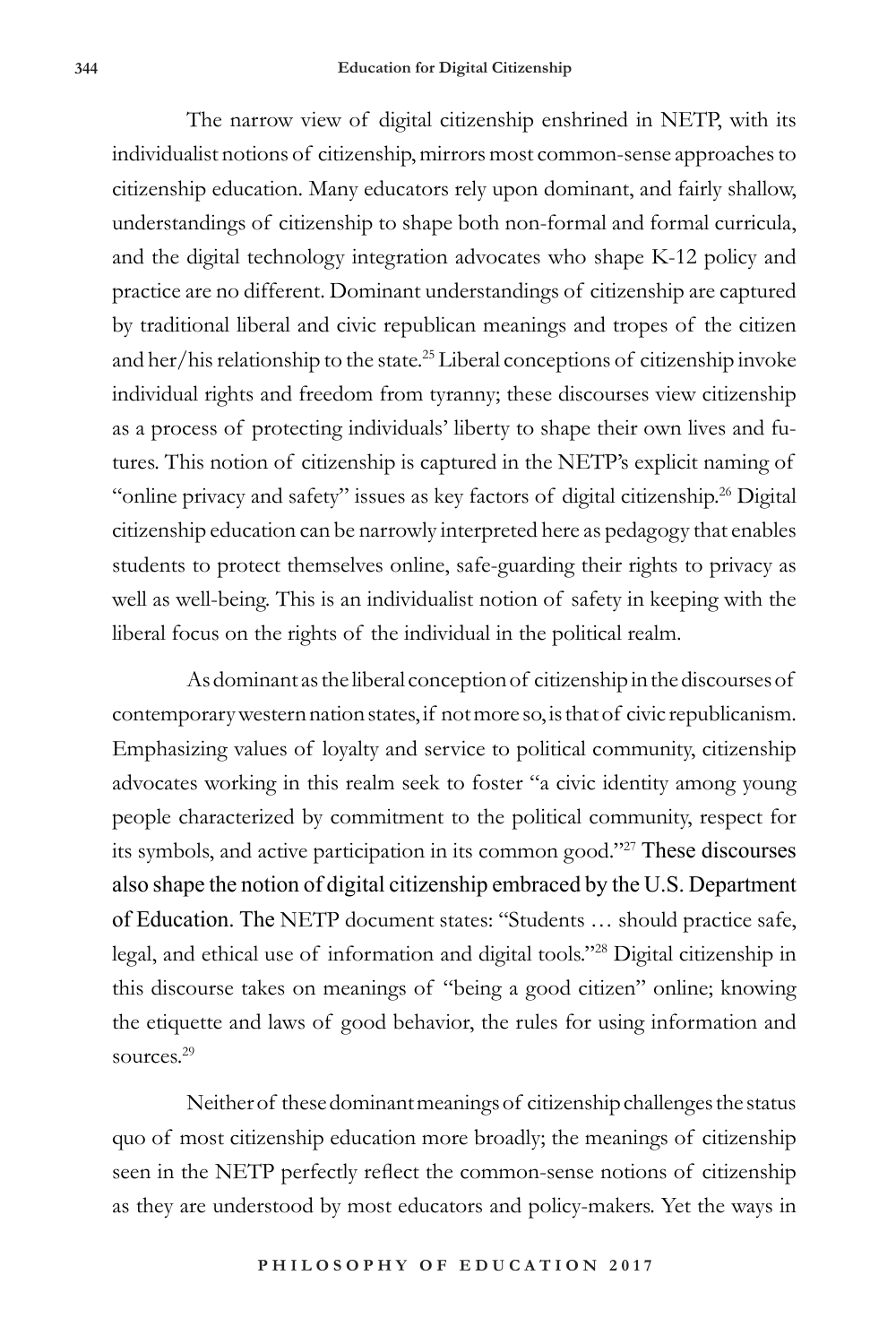which digital technology has come to school, and the ways in which it is emerged as an allegedly neutral tool for 21st century "lifelong learning," in a context of neoliberal policy-making in education requires some distinct notions of the citizen beyond what liberal and civic republican discourses offer.

### AN ALTERNATIVE CONCEPT OF DIGITAL CITIZENSHIP

An alternative approach to digital citizenship can enhance a public discourse that challenges technical approaches to educational technologies. We suggest that cultural and reconstructionist discourses are necessary if we are to develop inclusive, social concepts of digital citizenship, and advance our conception of digital technology beyond its functional means.<sup>30</sup> Cultural citizenship discourses attempt to challenge hegemonic norms of white nationalism, promote the rights of marginalized cultural groups, and vitalize a multicultural, pluralist discourse.31 Reconstructionist discourses of citizenship raise civic concerns and issues of social justice by revealing social structures that serve the interests of the elite rather than the interests of the majority of citizens. The precondition for creating social change inherent in reconstructionist civic conceptions requires people to be aware of their life conditions, and to become informed, critical agents.<sup>32</sup> Such educational purposes are not evident in digital technology policies or pedagogies practiced in the classrooms observed for this research.

As discussed, one of the limitations in the current, dominant understanding of digital technology in education is that devices are perceived merely as tools that serve instrumental ends. As one teacher noted in the study, "the problem is that the fabric of the internet is not congruent with our schooling structure, which is very didactic. Indeed, ICT helps us in illustrating things more easily, ... but I believe that we have not yet fulfilled its potential."<sup>33</sup> Advancing a critical discourse of digital citizenship requires demystifying the social, cultural, and political contexts in which technology operates, and developing one's understanding of the potential of digital technology beyond its instrumental goals.

The great hope of digital technologies for civic purposes is that these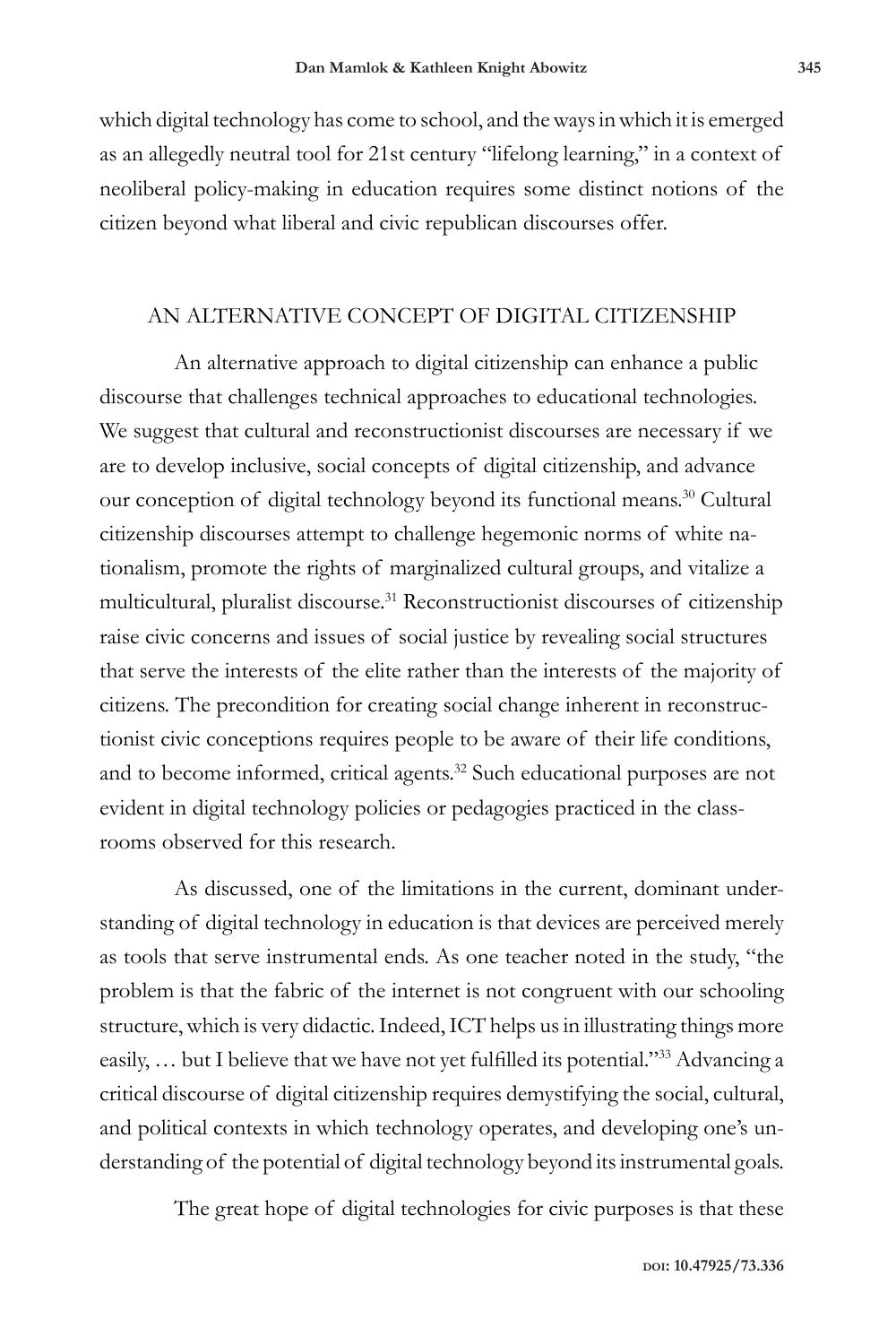devices can help us examine, untangle, and act upon complex problems. Habermas's theory has been helpful for recognizing the distortion of the relationship between the realms of the system and the lifeworld. But to harness the potential of digital technology to strengthen digital citizenship, it is vital that we follow the Habermasian notion of the emancipatory interest of reason, which combines the two realms. One-sided reliance on the system leads to a technocratic society. Conversely, relying on the lifeworld involves a romantic idealization of the culturally grounded rationalization that leads to social stagnation.<sup>34</sup> Nostalgic views of social reality deny the possibility of advancing cultural and social meanings. Moving beyond a one-sided understanding of reality requires us not only to be able to describe reality [by relying on the technical or lifeworld realms], but also to understand "why the social world is the way it is and, through that process of critique, strives to know how it should be."35 In addition, it involves recognition of education not merely as individual development but also as a means for social reproduction, or social transformation.<sup>36</sup> Thus, it is critical that students develop a sense of digital technology beyond a simplistic functionalist, technical meaning that ultimately leads to objectification of knowledge and dogmatic reasoning. Rather, it is important to realize the dynamic aspects of digital technology as mediating and representing the world, and as means for developing creativity, imagination, communication, political action, and social life. Being a digitally-savvy citizen requires that students become fully informed and able to recognize the context of digital technology within those connections, and to understand how technologies can be used to communicate creatively around complex issues and conflicts of value, vision, and ideology.<sup>37</sup> Whereas most of the classrooms observed in the study did not move beyond a narrow understanding of digital technology as a neutral tool with which to enhance students' basic skills, there were a few cases in which the class activity demonstrated the potential for critical discourse. For example, in one  $8<sup>th</sup>$  grade science class in Israel, the teacher discussed environmental protection. She reviewed the unit that the students had read in their digital books, and asked the students to offer some examples. After a short discussion, the teacher asked the students if they were aware of the debate regarding the new gas sources found in Israel's territorial waters in the Mediterranean Sea. The students explored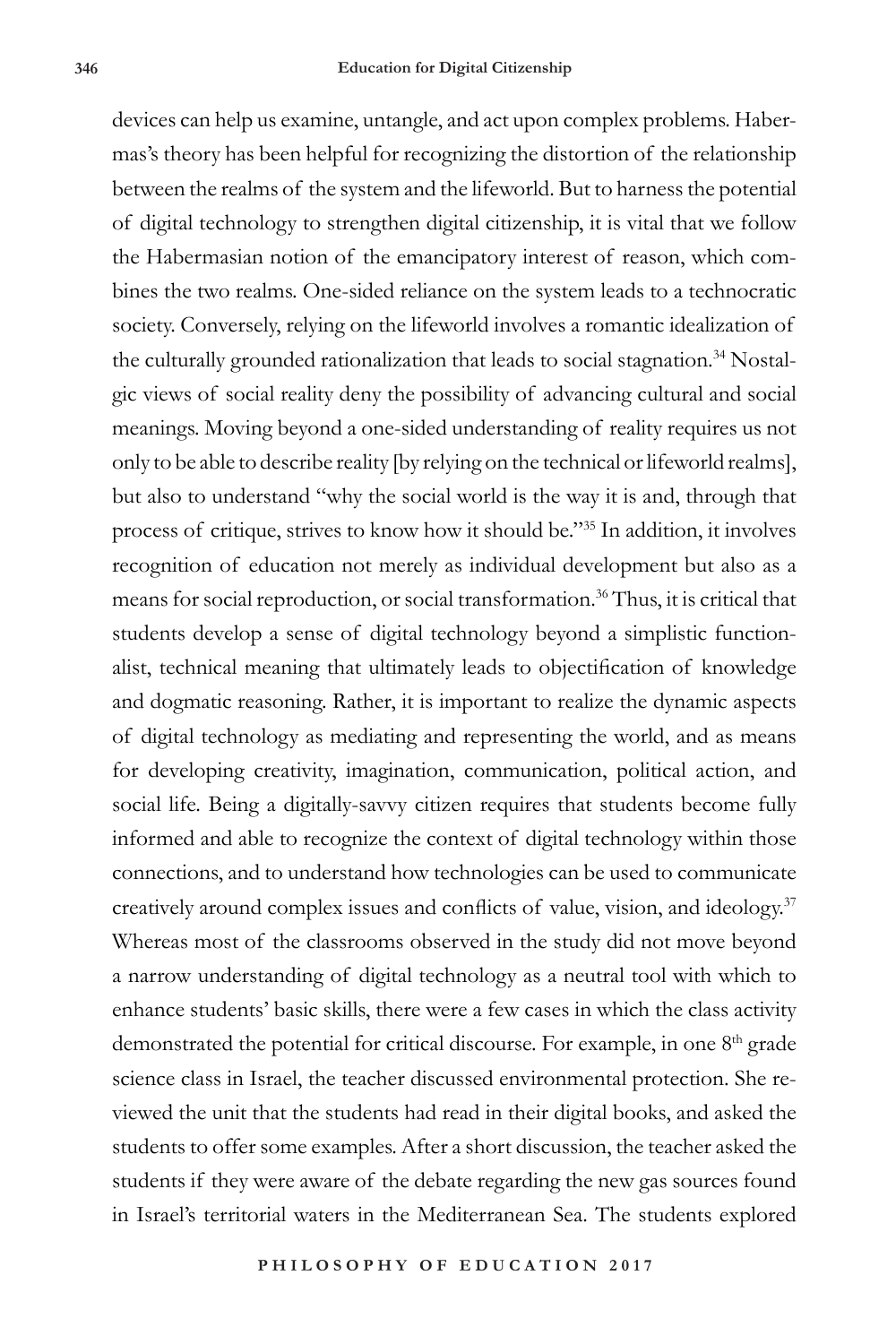the subject, and discussed not only the environmental and scientific aspects, but also the political dimensions, which have both environmental and social ramifications. For example: Is the gas, as a natural resource, the property of the public, or the private company who found the gas? Should the government sell the gas to other countries, or preserve it for the benefit of its citizens? Alas, as the students started to vividly engage in the discussion, the teacher stopped it, as they had a lot more content to cover.<sup>38</sup> Though the discussion scratched the surface, and did not deal with some important issues (such as the danger of allowing private companies to take crucial decisions that affect the public), it serves as a good example of how every learning activity has the potential to advance critical reflection, and to encourage students to connect between the content and the lifeworld. How might students have engaged with Israeli lawmakers about some of these issues, through online avenues? How might this teacher have found other ways to channel these important questions into digital forums for public debate and inquiry? Just as it is important to understand the basic objectified concept (the system), it is important to recognize the socio-political dimensions regarding the topic (lifeworld). This claim is particularly important in times when the mediation of reality through digital technology, and particularly through social media, obscures reality and suggests "alternative facts" for understanding reality.<sup>39</sup>

Developing a better understanding of the varied socio-cultural connections of digital technology use requires an epistemological transformation in our relationships to digital technology. It will involve a deeper understanding not only of what we expect from technology, but also of what we expect from teachers, students, and parents. To see digital technology as a technical and neutral tool assumes that it is an objective and reliable solution for our need to acquire information, evaluate, and communicate. In this sense, Sherry Turkle astutely notes that "we expect more from technology and less from each other."40 Reviving the notion of digital citizenship requires us to be present in the world; to intellectually be engaged in social life in both digital and non-digital fora; to realize the social conditions in which digital technology operates; to recognize its lack of neutrality; and to constantly explore new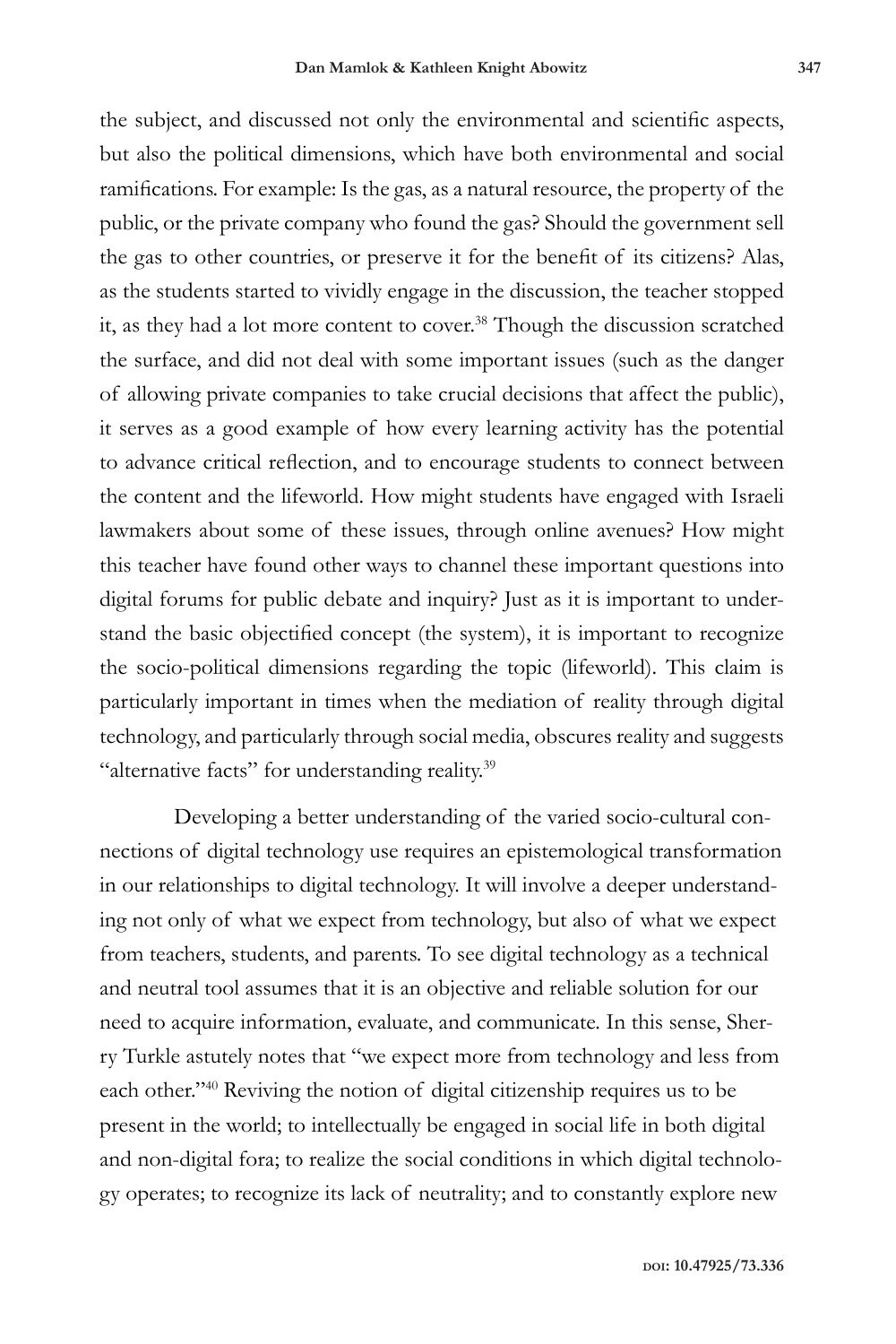perspectives on the reality as mediated through digital tools. Finally, digital citizenship should not be assumed merely as training students in preparation for their working life. Rather, it should be perceived as an important element in helping young people to make reasonable decisions based on a cognized worldview; a worldview that connects and interconnects between contents, social, cultural and political life, everyday practices, and language.

1 Dan Mamlok, "Digital Technology and Education in the Age of Globalization" (PhD diss., Miami University, 2017).

2 U.S. Department of Education, *National Education Technology Plan 2010* (Alexandria, VA: Education Publications Center, 2010), 9.

3 Andrew Feenberg, *Critical Theory of Technology* (New York: Oxford University Press, 1991), 3.

4 U.S. Department of Education, *National Education Technology Plan*, 13-14.

5 The following discussion on "technology" applies also to "digital technolo $gy$ ."

6 Andrew Feenberg, *Between Reason and Experience* (Cambridge, MA: MIT Press, 2010), 17-21.

7 Morimichi Kato, "The Matrix and the Cave: Reconsidering the Ontological Dimension of Education," *Educational Studies in Japan: International Yearbook* 1 (December) (2006): 15-24, 16.

8 Feenberg, *Between Reason and Experience*, 58.

9 Kenneth J. Saltman, "The Austerity School: Grit, Character, and the Privatization of Education," *symplok*ē 22, no. 1-2 (2014): 41-57, 46-47.

10 Mamlok, "Digital Technology and Education in the Age of Globalization."

11 Saltman, "The Austerity School," 42.

12 C.A. Bowers, *The False Promises of the Digital Revolution* (New York: Peter Lang, 2014), 86-88.

13Herbert Marcuse, "Some Social Implications of Modern Technology," *Studies in Philosophy and Social Science* IX (1941): 414-439, 417-20.

14 Ted Benton, and Ian Craib, *Philosophy of Social Science* (New York: Palgrave,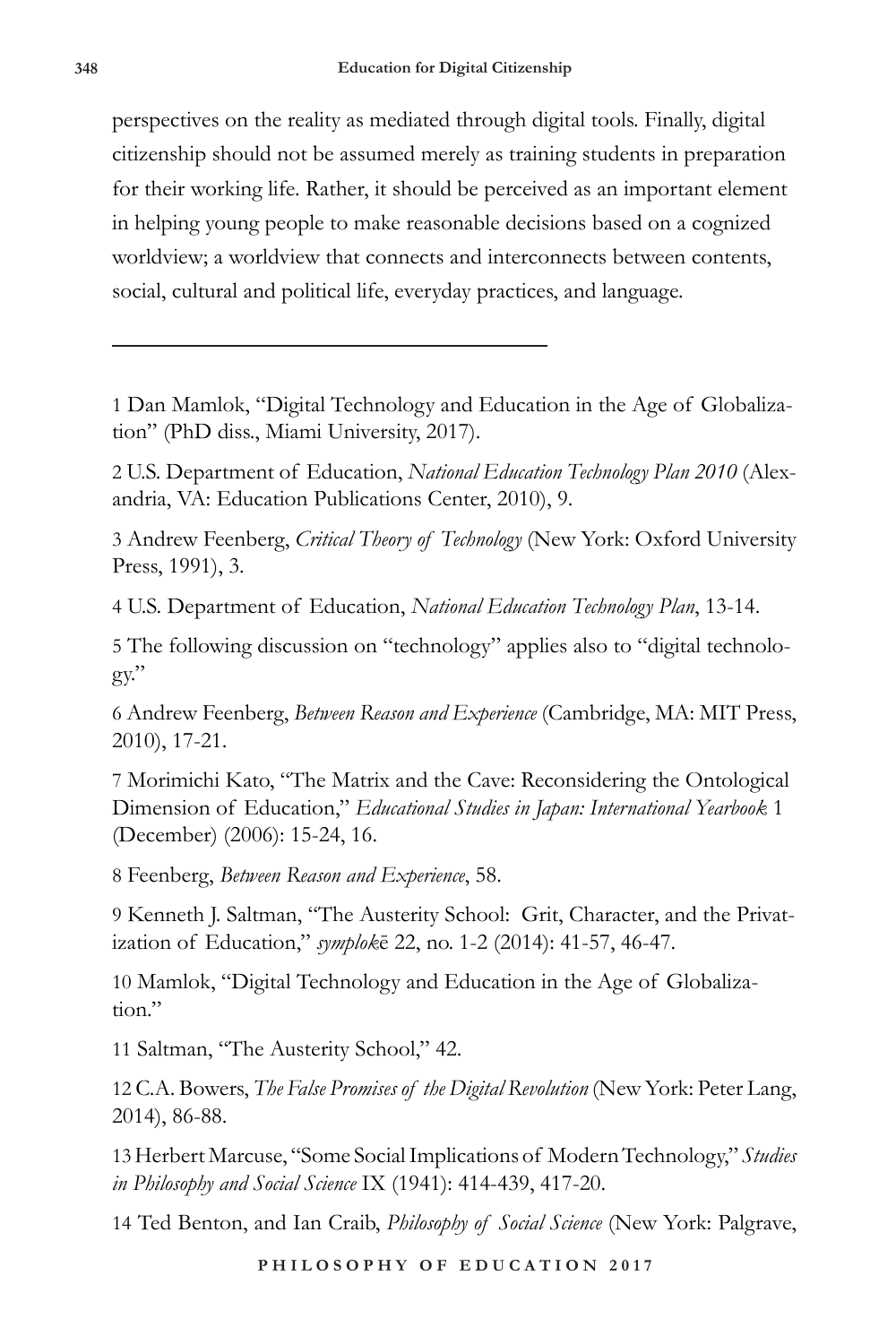2010), 113-114.

15 Jürgen Habermas, *The Theory of Communicative Action, Volume 2,* trans*.*  Thomas McCarthy (Boston: Beacon Press, 1987), 153-158.

16 Ibid.

17 Ted Benton, and Ian Craib, *Philosophy of Social Science*, 116-118.

18 Habermas, *The Theory of Communicative Action,* 195-196.

19 U.S. Department of Education, *National Education Technology Plan*, 13*.* 

20 Mike Ribble, "Digital Citizenship for Educational Change," *Kappa Delta Pi Record* 48, no. 4 (2012): 148-151, 150.

21 John Dewey, "Search for the Great Community," in *The Essential Dewey: Pragmatism, Education, Democracy*, ed. Larry Hickman, and Thomas Alexander (Bloomington, IN: Indiana University Press, 1998), 295.

22 David Buckingham, *Beyond Technology: Children's learning in the age of digital culture* (Malden, MA: Polity, 2007), 155-157.

23 Ibid., 182.

24 Henry Giroux, "Roll Over George Orwell," In *America On the Edge* (New York, NY: Palgrave, 2006), 109.

25 Kathleen Knight Abowitz and Jason Harnish, "Contemporary Discourses of Citizenship," *Review of Educational Research* 76, no. 4 (2006): 653-690, 653-4.

26 U.S. Department of Education, *National Education Technology Plan*, 13-14.

27 Knight Abowitz and Harnish, "Contemporary Discourses of Citizenship," 657.

28 U.S. Department of Education, *National Education Technology Plan*, 13-14.

29 Mamlok, "Digital Technology and Education in the Age of Globalization," 162-163.

30 Knight Abowitz and Harnish, "Contemporary Discourses of Citizenship," 666-667.

31 Ibid., 669-670.

32 Ibid., 671-673.

33 Tal (science teacher) in discussion with the Dan Mamlok, Jan. 4, 2016.

34 Habermas, *The Theory of Communicative Action,* 301-302.